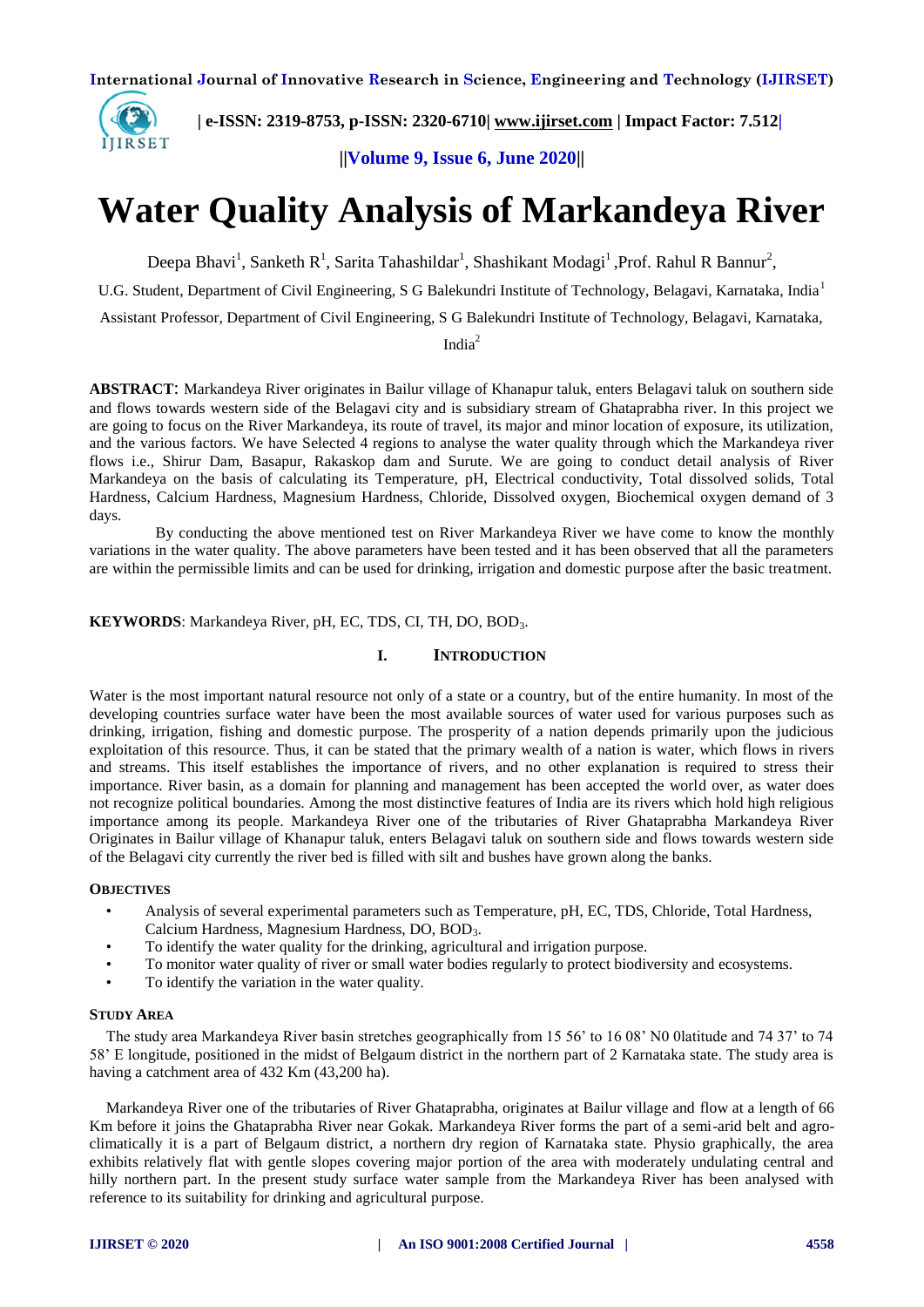

 **| e-ISSN: 2319-8753, p-ISSN: 2320-6710| [www.ijirset.com](http://www.ijirset.com/) | Impact Factor: 7.512|**

# **||Volume 9, Issue 6, June 2020||**

We have selected the 4 regions through which the Markandeya River flows such as Shirur Dam, Basapur, Rakaskop Dam, and Surute.

Our project is carried out in these 4 regions. For our project we have collect water samples from these 4 regions

#### **II.METHODOLOGY**

For studying the quality of water, we have carried out grab sampling water samples were collected during 7.30 to 10.00am and this was maintained throughout the study period collected samples were brought to the laboratory for analysis following the procedures of standard methods water samples were collected for every 15 days respectively, covering the entire study area have been collected following the procedures suggested by Hem (1959) and IHD-WHO Working Group on Quality of Water (1978). The samples were collected in polythene bottles of 500 ml to determine their characteristics. In the present investigation, the parameters viz., Temperature, pH, EC, Chloride, TH, Calcium hardness, Magnesium hardness, TDS, DO and  $BOD<sub>3</sub>$  are estimated. Monthly variation in the parameters has been calculated. Experiments conducted for Analysis of the Water Samples were As per BIS: 10500-2012 limitations. Based on the results conclusion have been drawn. All the samples are analysed in Environmental Engineering laboratory accept pH, TDS and temperature because these were tested on the site itself and all the experimental procedure is as per Standard Method.

#### **III.EXPERIMENTAL RESULTS**

# **Month/Days**  $\begin{bmatrix} \text{Temp} \end{bmatrix}$  **pH**  $\begin{bmatrix} \text{TDS} \end{bmatrix}$  **EC**  $\begin{bmatrix} \text{CI} \end{bmatrix}$  **TH**  $\begin{bmatrix} \text{Ca} \end{bmatrix}$  **Mg**  $\begin{bmatrix} \text{DO} \end{bmatrix}$  **BOD**<sub>3</sub> **15-Jan** | 26 | 8.5 | 195 | 190 | 17.18 | 106 | 25.2 | 80.7 | 7.2 | 2.6 **30** | 26 | 8.52 | 196 | 170 | 17.37 | 107.5 | 26 | 81.5 | 7.1 | 2.8 **15-Feb** | 26 | 8.62 | 197 | 116 | 8.93 | 48 | 17 | 31 | 8.8 | 2.1 **28** | 27 | 8.25 | 199 | 225.17 | 17.12 | 53.5 | 34 | 19.5 | 8.5 | 2.1 **15-Mar** | 27 | 8.9 | 98.75 | 223.38 | 14.64 | 60 | 28 | 32 | 6 | 1.4

#### **1.Experimental Analysis of all Parameters of Shirur Dam**

#### **Table-1**

#### **2.Experimental Analysis of all Parameters of Basapur**

| <b>Month/Days</b> | <b>Temp</b> | pH  | <b>TDS</b> | EC    | <b>Cl</b> | <b>TH</b> | Ca   | Mg   | <b>DO</b> | BOD <sub>3</sub> |
|-------------------|-------------|-----|------------|-------|-----------|-----------|------|------|-----------|------------------|
| $15$ -Jan         | 27          | 7.6 | 383        | 150   | 34.62     | 159       | 69.2 | 90.2 | 7.6       | 0.42             |
| 30                | 27          | 7.7 | 385        | 140   | 36.48     | 161       | 69   | 92   | 7.8       | 0.4              |
| <b>15-Feb</b>     | 28          | 7.7 | 374        | 120   | 26.8      | 105.4     | 64   | 41.4 | 9.6       | 1.1              |
| 28                | 28          | 7.6 | 342.7      | 387.3 | 25.81     | 101       | 77.5 | 23.5 | 8         | 0.6              |
| 15-Mar            | 29          | 7.8 | 181        | 394.5 | 29.04     | 119.4     | 71   | 48.4 | 6.7       | 0.1              |

#### **Table-2**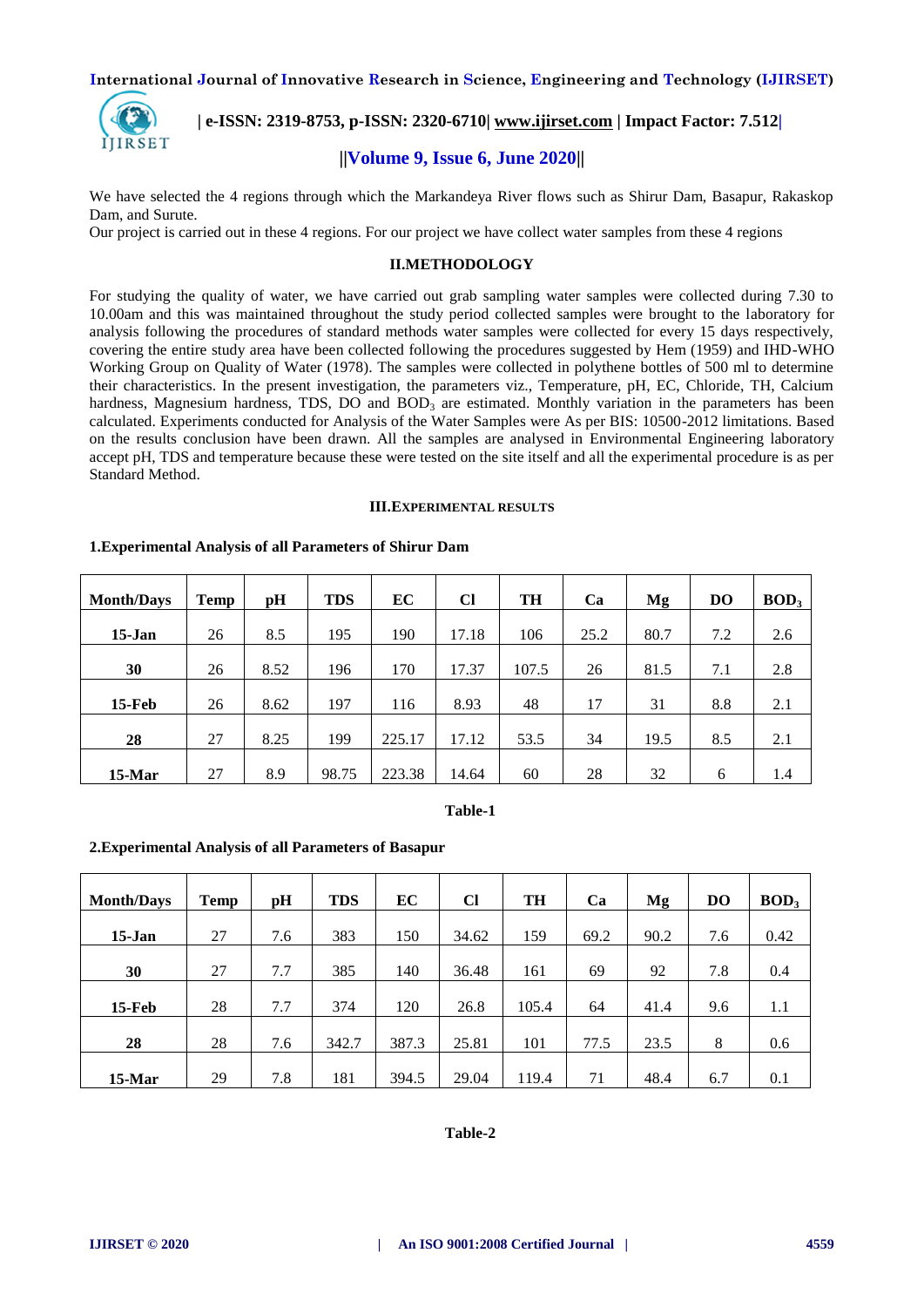

 **| e-ISSN: 2319-8753, p-ISSN: 2320-6710| [www.ijirset.com](http://www.ijirset.com/) | Impact Factor: 7.512|**

**||Volume 9, Issue 6, June 2020||** 

# **3.Experimental Analysis of all Parameters of Rakaskop**

| <b>Month/Days</b> | <b>Temp</b> | pH  | <b>TDS</b> | EC   | <b>Cl</b> | <b>TH</b> | Ca  | Mg   | <b>DO</b> | BOD <sub>3</sub> |
|-------------------|-------------|-----|------------|------|-----------|-----------|-----|------|-----------|------------------|
| $15-Jan$          | 24          | 8.2 | 64         | 72   | 8.39      | 51        | 6   | 45   | 6         |                  |
| 30                | 24          | 8.4 | 65         | 72   | 8.43      | 52        | 6.6 | 45.4 | 6.2       | 1.3              |
| $15$ -Feb         | 25          | 7.7 | 67         | 70   | 8.19      | 39        | 7   | 32   | 7.1       | 1.6              |
| 28                | 25          | 7.5 | 69         | 75.2 | 7.94      | 42        | 6   | 36   | 5.3       | 1.4              |
| 15-Mar            | 26          | 7.9 | 60         | 73   | 7.85      | 46        | 6.4 | 39.6 | 5.8       | $1.1\,$          |

### **Table-3**

# **4.Experimental Analysis of all Parameters of Surute**

| Month/Day |             |     |            |       |           |           |                |      |           |                  |
|-----------|-------------|-----|------------|-------|-----------|-----------|----------------|------|-----------|------------------|
| S         | <b>Temp</b> | pH  | <b>TDS</b> | EC    | <b>Cl</b> | <b>TH</b> | Ca             | Mg   | <b>DO</b> | BOD <sub>3</sub> |
|           |             |     |            |       |           |           |                |      |           |                  |
| $15-Jan$  | 25          | 7   | 63         | 120   | 6.1       | 38.1      | 5.9            | 32.2 | 6.6       | 1.7              |
|           |             |     |            |       |           |           |                |      |           |                  |
| 30        | 25          | 7.1 | 64         | 120   | 6.2       | 38.5      | 6              | 32.5 | 6.4       | 1.78             |
|           |             |     |            |       |           |           |                |      |           |                  |
| $15$ -Feb | 26          | 7   | 64         | 100   | 4.46      | 41.5      | 8              | 33.5 | 7.2       | 2.1              |
|           |             |     |            |       |           |           |                |      |           |                  |
| 28        | 26          | 7.3 | 66         | 110.2 | 8.68      | 39.2      | $\overline{4}$ | 35.2 | 5.2       | 2.9              |
|           |             |     |            |       |           |           |                |      |           |                  |
| $15-Mar$  | 27          | 7.5 | 59         | 116.3 | 8.5       | 40        | 4.9            | 35.1 | 5.9       | 2.86             |

**Table-4**

#### **5.Experimental Analysis of all Parameters**

**5.1 pH-** pH values are ranged between 7 to 8.9. It has been observed that the pH value of tested sample has been increased for every 15 days in Shirur dam, Basapur and Surute Region in the month of March but pH value has been decreased in Rakaskop dam.



**Fig.1 Consolidation Graph of pH**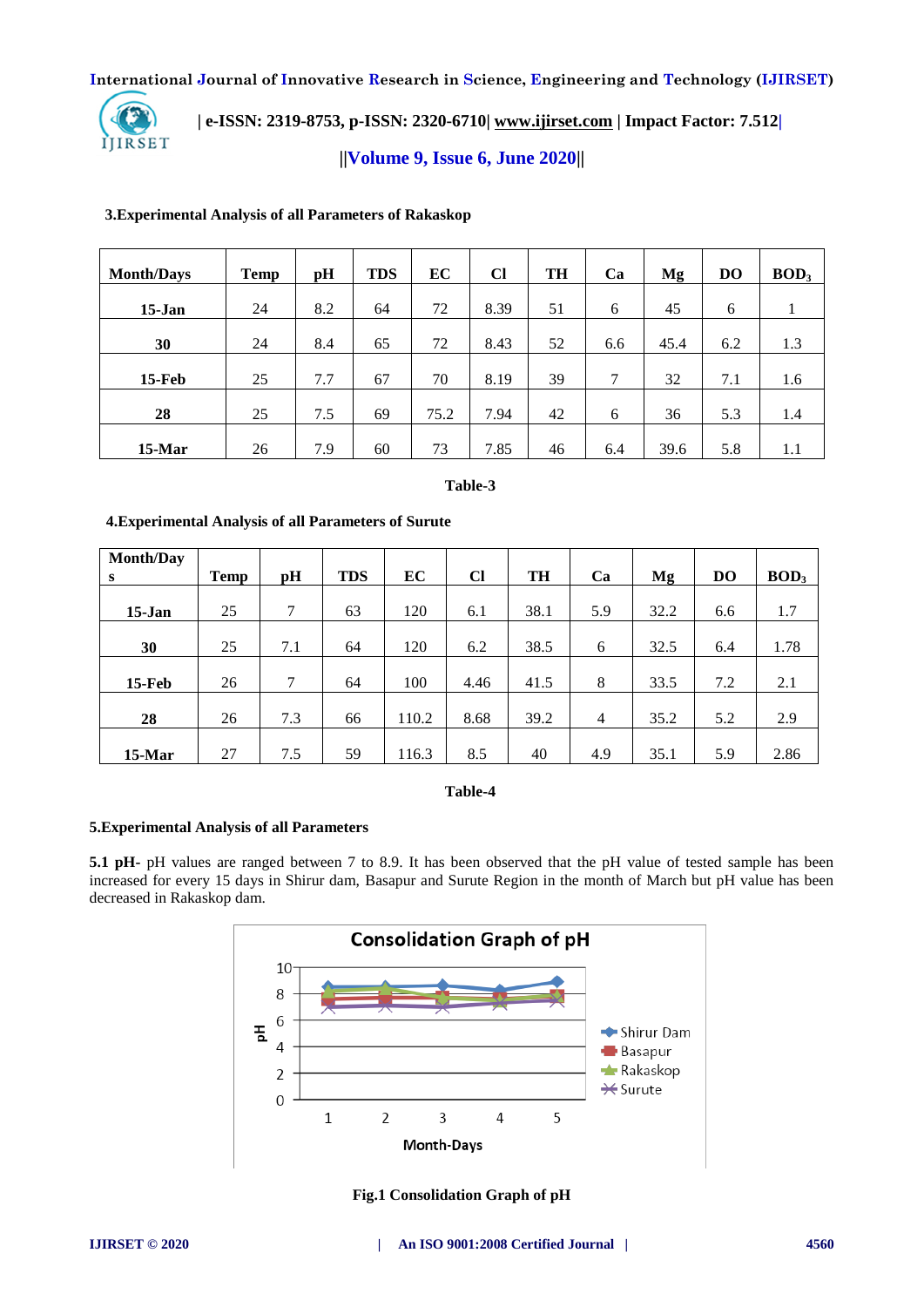

 **| e-ISSN: 2319-8753, p-ISSN: 2320-6710| [www.ijirset.com](http://www.ijirset.com/) | Impact Factor: 7.512|**

# **||Volume 9, Issue 6, June 2020||**

**5.2 TDS**- TDS is an important parameter for drinking and irrigation purpose. It has been ranged between 59 to 374 mg/lit has been observed that the TDS in the Shirur dam and Basapur regions samples have been found decreasing for every 15days and increasing in Rakaskop dam and Surute region. The amount of TDS in water should not be more than 500 mg/l (As per BIS: 10500-2012). Beyond this the taste decreases and may cause gastrointestinal irrigation.



**Fig.2 Consolidation Graph of TDS**

**5.3 EC**- The higher the concentration of ionic constituents the higher conductivity. Conductivity of the water changes substantially as its temperature changes. The values are ranged between 70  $\mu$ Mhos/cm to 394.4  $\mu$ Mhos/cm.



**Fig.3 Consolidation Graph of EC**

**5.4 Cl**- Contribution of chloride in water may be due to animal waste. Chloride values are ranged between 4.46 mg/lit to 36.48 mg/lit has been observed that the Chloride Content in Rakaskop and Basapur regions sample has been found decreasing and Shirur dam and Surute regions are found increasing for every 15days.



**Fig.4 Consolidation Graph of Cl**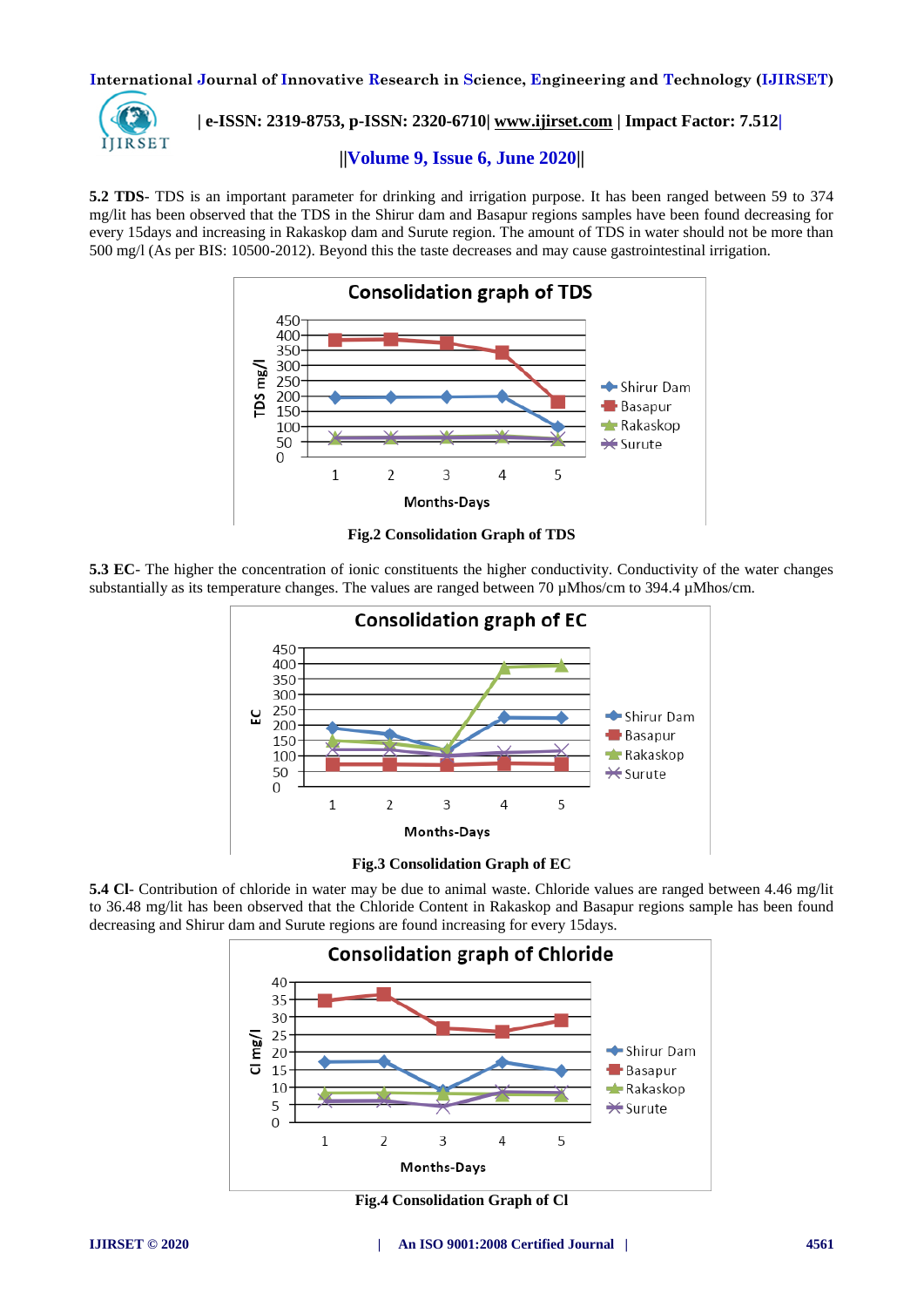

 **| e-ISSN: 2319-8753, p-ISSN: 2320-6710| [www.ijirset.com](http://www.ijirset.com/) | Impact Factor: 7.512|**

**||Volume 9, Issue 6, June 2020||** 

**5.5 TH-** Total hardness values are ranged between 39 mg/l to159 mg/lit is observed that the Total Hardness in Shirur dam, Basapur and Rakaskop region has been found decreasing and increasing in Surute for every 15 days test. As per BIS : 10500-2012 for drinking water the limits are  $DL \le 300$  mg/l,  $PL \le 600$  mg/l and even our tested samples of all 4 region are within the limit



**Fig.5 Consolidation Graph of TH**

**5.6 Ca Hardness**- Calcium hardness in the 4 regions ranges between 4 mg/lit to 77.5 mg/lit is observed that the Calcium content in Shirur dam and Basapur region has been found increasing and decreasing in Rakaskop and Surute in the month of February and March. As per BIS: 10500-2012 for drinking water the limits are DL  $\leq$  75 mg/l, PL  $\leq$ 200 mg/l and even our tested samples of all 4 region are within the limit



**Fig.6 Consolidation Graph of Ca Hardness**

**5.7 Mg Hardness**- Magnesium hardness ranges between 19.5 mg/l to 92 mg/lit is observed that the Magnesium content in Shirur dam, Basapur and Rakaskop region has been found decreasing and increased in Surute for every 15 days. As per BIS: 10500-2012 for drinking water the limits are  $DL \le 30$  mg/l,  $PL \le 100$  mg/l and even our tested samples of all 4 region are within the limit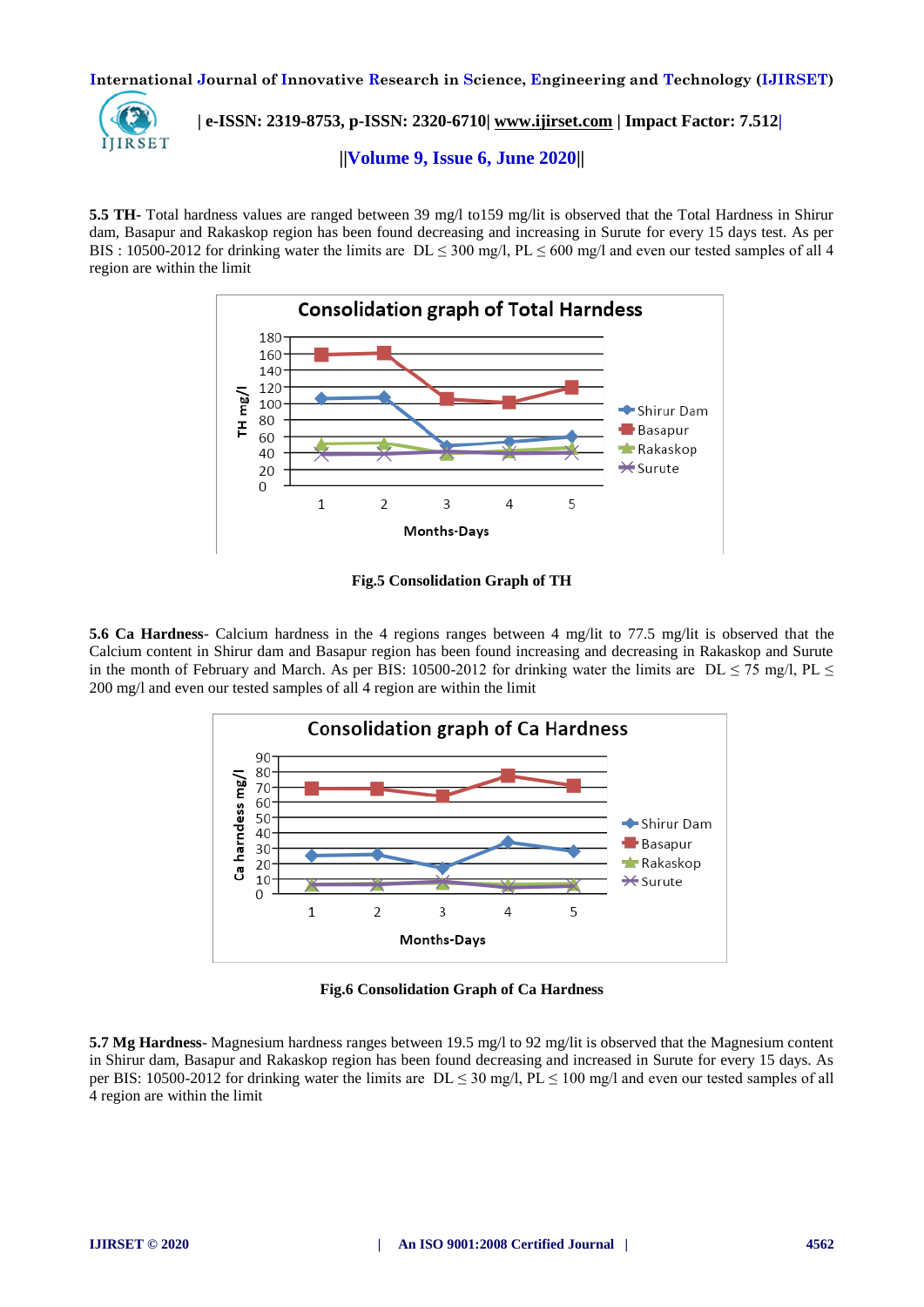

 **| e-ISSN: 2319-8753, p-ISSN: 2320-6710| [www.ijirset.com](http://www.ijirset.com/) | Impact Factor: 7.512|**

**||Volume 9, Issue 6, June 2020||** 



**Fig.7 Consolidation Graph of Mg Hardness**

**5.8 DO**- DO content ranges between 5.3 mg/l to 9.6 mg/lit is observed that the DO content in the month of January is less as compared to February. It has been increased maximum in the month of February and again decreased in March. Aquatic life in natural surface water bodies needs a minimum DO of 4 mg/l for survival. Oxygen level that remains below 2 mg/l for a few hours can results in large fish kills. DO value about 4 to 8 mg/l are sufficient.



**5.9 BOD<sub>3</sub>**- BOD<sub>3</sub> ranges between 0.1 mg/lit to 2.9 mg/lit is observed that the BOD<sub>3</sub> content in January month is higher as compared to February in Shirur dam. The  $BOD_3$  content has been found decreasing in Shirur dam, Basapur and Rakaskop and increasing in Surute. Drinking water must have a BOD of less than 01 mg/l and water is considered fairly up to 03 mg/l of BOD, but when the BOD value  $\geq$  05 mg/l the water is doubtful in purity. All 4 regions have the BOD value within the limit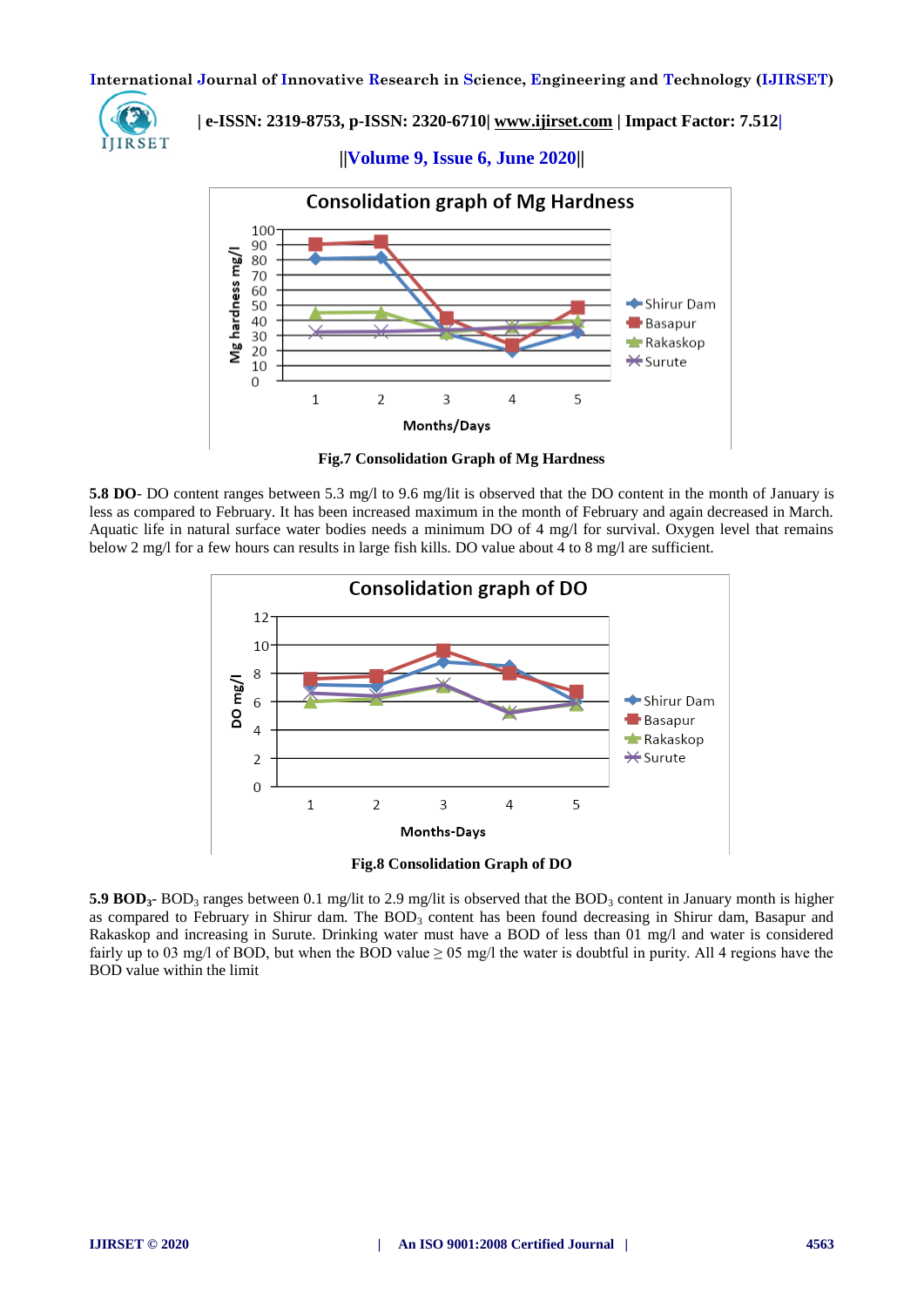

 **| e-ISSN: 2319-8753, p-ISSN: 2320-6710| [www.ijirset.com](http://www.ijirset.com/) | Impact Factor: 7.512|**

**||Volume 9, Issue 6, June 2020||** 



**Fig.9 Consolidation Graph of BOD<sup>3</sup>**

#### **IV.CONCLUSION**

- For studying the quality of water, water samples were collected for every 15 days from January to March.
- Analysis of water quality is to check the monthly variation in water and suitability of water sources for designated use.
- Several parameters such as Temperature, pH, TDS, EC, Cl, TH, Ca, Mg, DO and BOD<sub>3</sub> are analysed and compared with their standard values of BIS: 10500-2012.
- From the tested results of water sample it is concluded that the water in the Shirur Dam, Basapur, Rakaskop and Surute are within the permissible limits.
- Variations have been found for every 15 days test but all the parameters are within the permissible limits.
- Before supplying the water to the residences basic disinfection treatment is required.
- After the basic disinfection treatment water can be used for drinking, irrigation and domestic purposes.

#### **V.FUTURE SCOPE**

- Water samples can be collected from the centre of the main flow of the river by varying the depth of the water surface at minimum 10cm.
- Other physical and chemical parameters can be studied and analysed for the future study.
- Weekly collection of samples can be preferred for more accurate results and variations.

#### **REFERENCES**

- 1. Bureau of Indian Standard (BIS) Specification for Drinking Water (As per BIS: 10500-2012)
- 2. Water quality of malaprabha river with reference to physico-chemical factorsDr.B.N.Sunkad,
- 3. Water quality assessment in markandeya river sub basin (MRSB) BelgaumTalwar, S.K.Chandan Kumar B. And Nadagouda, B.V.
- 4. Analysis of water Quality using physic-chemical parameters in charcha colliery koreaDistrict,Chhattisgarh, IndiaSD Jadhav and MS Jadha
- 5. Water quality evaluation of river Ghataprabha, IndiaShivayogimath C.B, Kalburgi P.B
- 6. Analysis of water Quality using physic-chemical parameters in charcha colliery koreaDistrict,Chhattisgarh, IndiaPratima rani dwivedi ,M.R,Augur and Anita Agrawal.
- 7. Surface water Quality Evaluvation of malaprabha River, Belagavi District Karnataka.ArchanaUmeshHiremath, B.K.purandara, r,shreedhar.
- 8. Water Quality Analysis of River Mahanadi in Sambalpur citySmita Rout, Asit Kumar Behera, AlivaPatnaik.
- 9. Surface and Ground water Quality Evaluvation of Ghataprabha BasinArchanaUmeshHiremath, B.K.purandara, r,shreedhar.